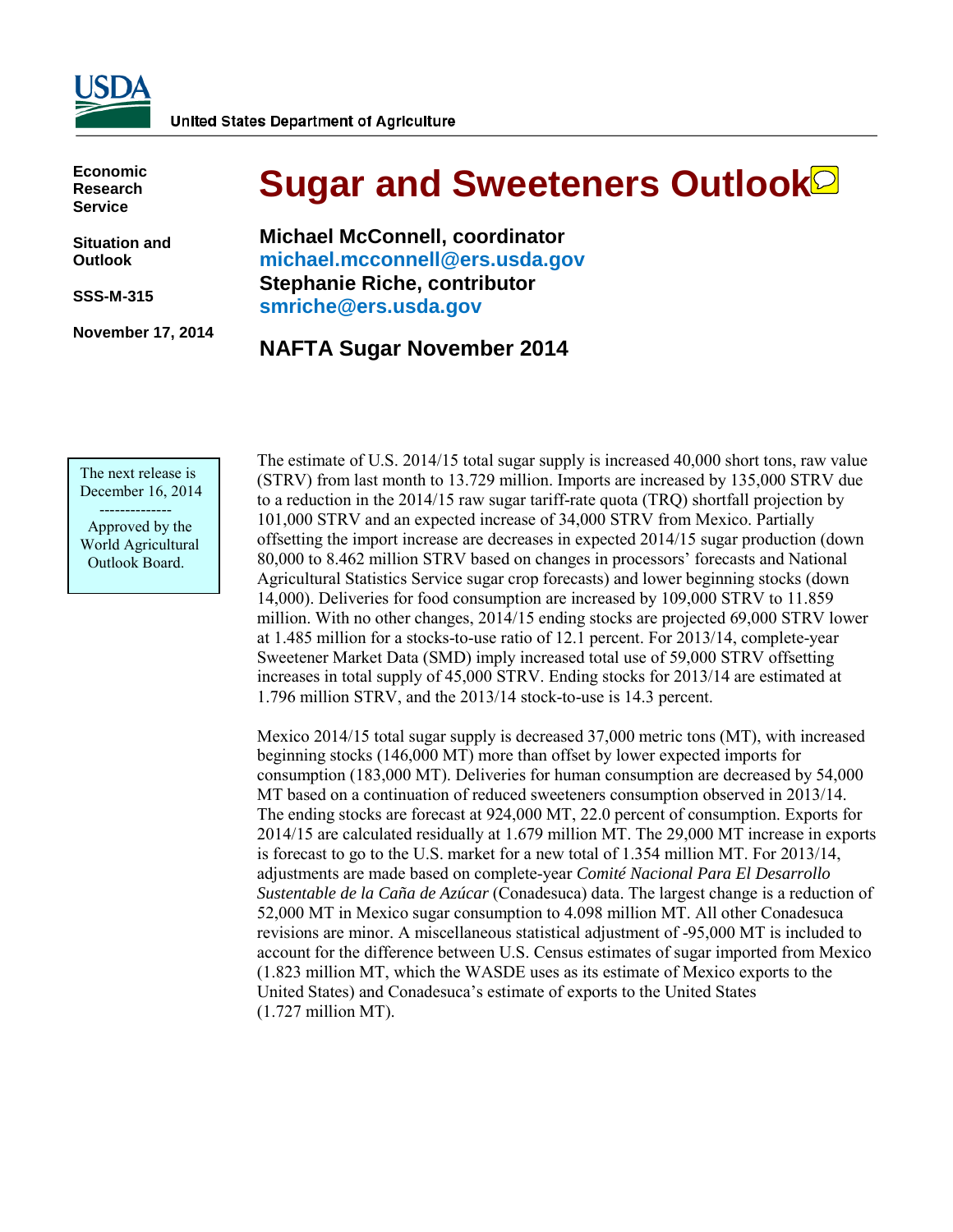#### *Mexico Sugar Supply and Use*

Total sugar supplies for Mexico for 2013/14 decline slightly in November, down 1,000 metric tons (MT), actual weight, from the previous month's estimate. Beginning stocks and production estimates remained unchanged from October's levels. The slight decline in supplies was attributed to a downward adjustment for sugar imports based on the complete market year reporting by the Mexican government agency *Comité National Para El Desarrollo Sustentable de la Caña de Azúcar* (Conadesuca). The agency's report resulted in sugar imports for consumption being lowered 1,000 MT to 9,000 MT. Imports for the IMMEX re-export program remained unchanged.

Table 1 -- Mexico sugar supply and use, 2012/13 - 2013/14 and projected 2014/15, November 2014

| Items                                                    | 2012/13                          | 2013/14 (estimate) | 2014/15 (forecast) |  |  |
|----------------------------------------------------------|----------------------------------|--------------------|--------------------|--|--|
|                                                          | 1,000 metric tons, actual weight |                    |                    |  |  |
| Beginning stocks                                         | 966                              | 1,460              | 831                |  |  |
| Production                                               | 6,975                            | 6,021              | 6,140              |  |  |
| <b>Imports</b>                                           | 217                              | 129                | 216                |  |  |
| Imports for consumption                                  | 9                                | 9                  | $\mathbf 0$        |  |  |
| Imports for sugar-containing product exports (IMMEX) 1/  | 207                              | 120                | 216                |  |  |
| <b>Total supply</b>                                      | 8,157                            | 7,610              | 7,187              |  |  |
| Disappearance                                            |                                  |                    |                    |  |  |
| Human consumption                                        | 4,287                            | 4,098              | 4,200              |  |  |
| For sugar-containing product exports (IMMEX)             | 384                              | 283                | 384                |  |  |
| Statistical adjustment                                   | 53                               | $-95$              | $\Omega$           |  |  |
| Total                                                    | 4,724                            | 4,285              | 4,584              |  |  |
| Exports                                                  | 1,973                            | 2,494              | 1,679              |  |  |
| Exports to the United States & Puerto Rico               | 1,818                            | 1,823              | 1,354              |  |  |
| Exports to other countries                               | 155                              | 671                | 325                |  |  |
| Total use                                                | 6,697                            | 6,779              | 6,263              |  |  |
| Ending stocks                                            | 1,460                            | 831                | 924                |  |  |
|                                                          | 1,000 metric tons, raw value     |                    |                    |  |  |
| Beginning stocks                                         | 1,024                            | 1,548              | 881                |  |  |
| Production                                               | 7,393                            | 6,383              | 6,508              |  |  |
|                                                          |                                  | 137                | 229                |  |  |
| <b>Imports</b>                                           | 230<br>10                        | 10                 |                    |  |  |
| Imports for consumption                                  |                                  |                    | 0                  |  |  |
| Imports for sugar-containing product exports (IMMEX)     | 220                              | 127                | 229                |  |  |
| Total supply                                             | 8,646                            | 8,067              | 7,618              |  |  |
| Disappearance                                            |                                  |                    |                    |  |  |
| Human consumption                                        | 4,544                            | 4,344              | 4,452              |  |  |
| For sugar-containing product exports (IMMEX)             | 407                              | 299                | 407                |  |  |
| Statistical adjustment                                   | 56                               | $-101$             | 0                  |  |  |
| Total                                                    | 5,007                            | 4,542              | 4,859              |  |  |
| Exports                                                  | 2,091                            | 2,644              | 1,780              |  |  |
| Exports to the United States & Puerto Rico               | 1,927                            | 1,932              | 1,435              |  |  |
| Exports to other countries                               | 164                              | 711                | 345                |  |  |
| Total use                                                | 7,099                            | 7,186              | 6,639              |  |  |
| Ending stocks                                            | 1,548                            | 881                | 980                |  |  |
| Stocks-to-human cons. (percent)                          | 34.1                             | 20.3               | 22.0               |  |  |
| Stocks-to-use (percent)                                  | 21.8                             | 12.3               | 14.8               |  |  |
| High fructose corn syrup (HFCS) consumption (dry weight) | 1,567                            | 1,372              | 1,420              |  |  |

1/ IMMEX = Industria Manufacturera, Maquiladora y de Servicios de Exportación

Source: USDA, WASDE and ERS, Sugar and Sweeteners Outlook; Conadesuca.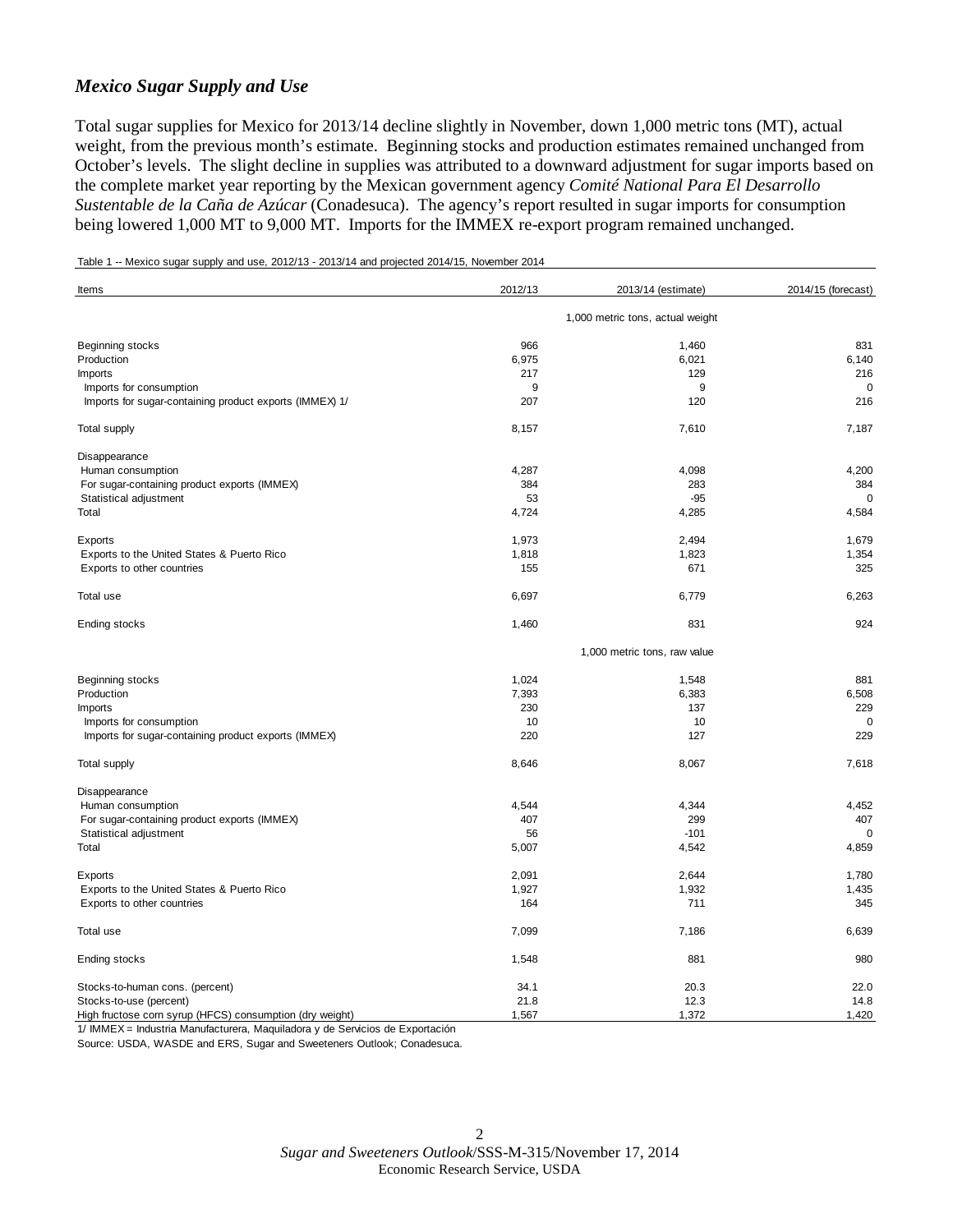The estimate for deliveries for 2013/14 declined 143,000 MT in November, totaling 4.285 million MT for the year. Deliveries for consumption were reduced 52,000 MT to 4.098 million MT based on complete-year Conadesuca data. Deliveries for the IMMEX program are raised 5,000 MT to 283,000 MT. November's domestic deliveries estimates also include a 95,000 MT downward miscellaneous adjustment to account for discrepancies between U.S. and Mexican trade data. Exports are reduced by a slight 4,000 MT decrease to 2.494 million MT, as estimated Mexican exports to the United States are increased by 5,000 MT while exports to other destinations are reduced by 9,000 MT.

Overall, with the reduction in estimated 2013/14 Mexican sugar supplies being less than the reduction in estimated deliveries, ending stocks for the year increase 146,000 MT to 831,000 MT. This represents a 43.1-percent decline from 2012/13 ending stocks. The Mexican stocks-to-consumption ratio increased from October's estimate of 16.5 percent to 20.3 percent.

For 2014/15, estimates of total supplies of Mexican sugar are reduced 37,000 MT in November to 7.187 million MT. There is no change in forecast production of 6.140 million MT, based on area remaining unchanged from 2013/14 and trend sugarcane yields and recovery rates. Beginning stocks are increased 146,000 MT to match the increase in the previous year's ending stocks of 831,000 MT. This increase is more than offset by the 183,000 MT reduction in the import forecast for the year, being all accounted for by imports for consumption. Mexican sugar import demand is expected to soften due to growing evidence of adequate domestic supplies and continuing declines in domestic consumption forecasts (as noted in the subsequent paragraph on domestic deliveries). As a result, sugar imports in 2014/15 are forecast come exclusively through the IMMEX program.

Estimates for domestic consumption in 2014/15 declined 54,000 MT in November, totaling 4.200 million MT for the year, in keeping with the declines in Conadesuca's reporting for consumption in 2013/14. Deliveries associated with the IMMEX program remained unchanged at 384,000 MT. Exports—which are calculated residually—are increased 29,000 MT in November, as relatively lower expected domestic consumption leaves additional supplies available for the international market. The United States is expected to be the destination for these additional supplies, with forecast exports to the United States raised to 1.354 million MT. This would represent a 32.7 percent decline from the 2013/14 estimate, however.

Estimates for ending stocks for 2014/15 are lowered 12,000 MT in November, falling to 924,000. With lower domestic consumption forecast, however, the stocks-to-consumption ratio remains unchanged at 22.0 percent.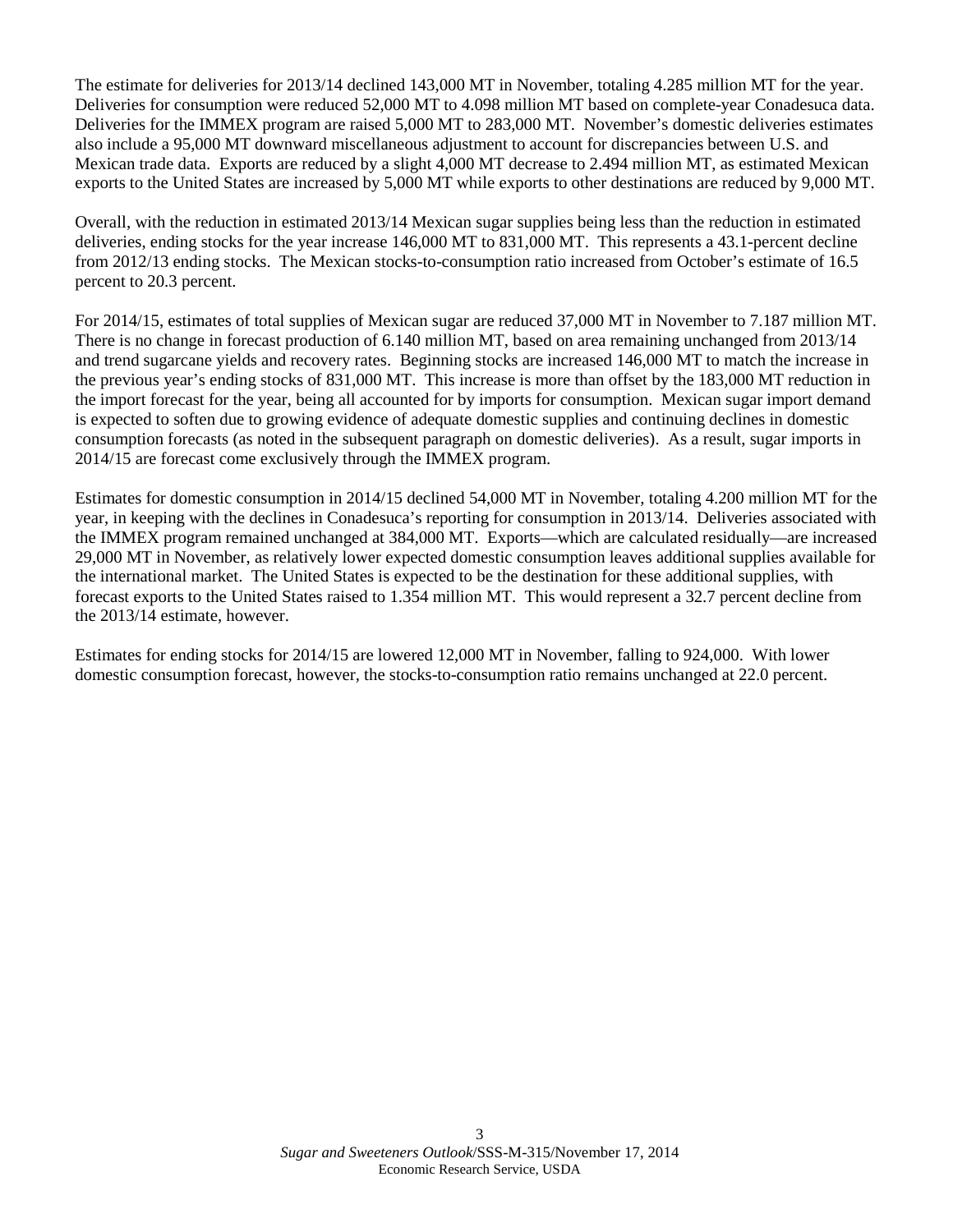#### *United States Sugar Supply and Use*

For 2013/14, there are no changes to the beginning stocks for U.S. sugar, totaling 2.158 million short tons, raw value (STRV). The production estimate is increased 42,000 STRV based on the complete fiscal year Sweetener Market Data (SMD) reported by the Farm Services Agency, based on information provided by processors. Beet sugar is raised 44,000 STRV to 4.794 million STRV. Cane sugar is reduced by 2,000 STRV to 3.663 million STRV, with relatively small downward adjustments to Louisiana's forecast eclipsing slightly higher production estimates for Hawaii and Texas. Imports are increased 3,000 STRV to 3.706 million STRV based on estimates from Foreign Agricultural Service (FAS) data (based, in turn on U.S. Customs and U.S. Census trade data). Overall, estimated total supplies for 2013/14 are 45,000 STRV higher than in October.

|  |  | Table 2 -- U.S. sugar: supply and use, by fiscal year (Oct./Sept.), November 2014. |
|--|--|------------------------------------------------------------------------------------|
|  |  |                                                                                    |

| Items                                                                | 2012/13 | 2013/14<br>(estimate)       | 2014/15<br>(forecast) | 2012/13 | 2013/14<br>(estimate)        | 2014/15<br>(forecast) |  |
|----------------------------------------------------------------------|---------|-----------------------------|-----------------------|---------|------------------------------|-----------------------|--|
|                                                                      |         |                             |                       |         |                              |                       |  |
|                                                                      |         | 1,000 Short tons, raw value |                       |         | 1,000 metric tons, raw value |                       |  |
| Beginning stocks                                                     | 1,979   | 2,158                       | 1,796                 | 1,796   | 1,958                        | 1,629                 |  |
| Total production                                                     | 8,981   | 8,457                       | 8,462                 | 8,148   | 7,672                        | 7,677                 |  |
| Beet sugar                                                           | 5,076   | 4,794                       | 4,870                 | 4,605   | 4,349                        | 4,418                 |  |
| Cane sugar                                                           | 3,905   | 3,663                       | 3,592                 | 3,543   | 3,323                        | 3,259                 |  |
| Florida                                                              | 1,867   | 1,759                       | 1,770                 | 1,694   | 1,595                        | 1,606                 |  |
| Louisiana                                                            | 1,686   | 1,591                       | 1,520                 | 1,530   | 1,443                        | 1,379                 |  |
| Texas                                                                | 173     | 145                         | 122                   | 157     | 132                          | 111                   |  |
| Hawaii                                                               | 179     | 168                         | 180                   | 163     | 153                          | 163                   |  |
| <b>Total imports</b>                                                 | 3,224   | 3,706                       | 3,471                 | 2,925   | 3,362                        | 3,149                 |  |
| Tariff-rate quota imports                                            | 957     | 1,302                       | 1,479                 | 868     | 1,181                        | 1,341                 |  |
| Other program imports                                                | 136     | 269                         | 400                   | 124     | 244                          | 363                   |  |
| Non-program imports                                                  | 2,131   | 2,135                       | 1,592                 | 1,933   | 1,937                        | 1,444                 |  |
| Mexico                                                               | 2,124   | 2,130                       | 1,582                 | 1,927   | 1,932                        | 1,435                 |  |
| Total supply                                                         | 14,185  | 14,321                      | 13,729                | 12,868  | 12,992                       | 12,455                |  |
| Total exports                                                        | 274     | 307                         | 250                   | 249     | 279                          | 227                   |  |
| Miscellaneous                                                        | $-24$   | 0                           | $\pmb{0}$             | $-22$   | $\pmb{0}$                    | 0                     |  |
| Deliveries for domestic use<br>Transfer to sugar-containing products | 11,776  | 12,218                      | 11,994                | 10,683  | 11,084                       | 10,881                |  |
| for exports under reexport program                                   | 80      | 82                          | 100                   | 73      | 74                           | 91                    |  |
| Transfer to polyhydric alcohol, feed, other alcohol                  | 32      | 29                          | 35                    | 29      | 27                           | 32                    |  |
| Commodity Credit Corporation (CCC) sale for ethanol, other           | 153     | 316                         | $\Omega$              | 139     | 287                          | $\Omega$              |  |
| Deliveries for domestic food and beverage use                        | 11,511  | 11,791                      | 11,859                | 10,442  | 10,697                       | 10,758                |  |
| <b>Total Use</b>                                                     | 12,025  | 12,525                      | 12,244                | 10,909  | 11,363                       | 11,108                |  |
| Ending stocks                                                        | 2,160   | 1,796                       | 1,485                 | 1,959   | 1,629                        | 1,347                 |  |
| Private                                                              | 1,844   | 1,796                       | 1,485                 | 1,672   | 1,629                        | 1,347                 |  |
| Commodity Credit Corporation (CCC)                                   | 316     | 0                           | $\mathbf 0$           | 287     | $\mathbf 0$                  | 0                     |  |
| Stocks-to-use ratio                                                  | 17.96   | 14.34                       | 12.13                 | 17.96   | 14.34                        | 12.13                 |  |

Source: USDA, ERS, Sugar and Sweetener Outlook.

**Errata:** On November 25, 2014, the 2013/14 estimates and 2014/15 forecasts for "Transfer to polyhydric alcohol, feed, other alcohol" and "Commodity Credit Corporation (CCC) sale for ethanol, other" were corrected.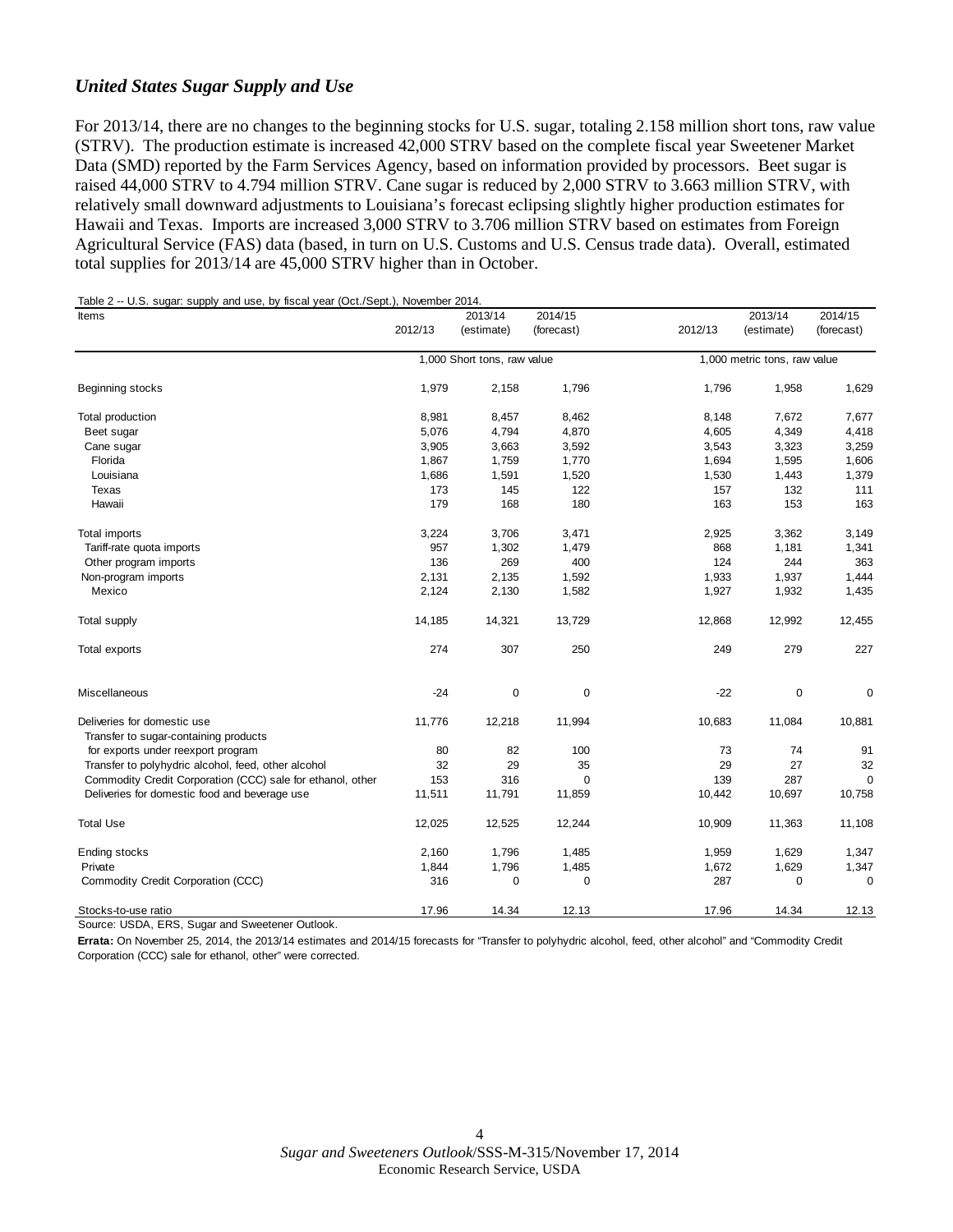The estimate for U.S. domestic deliveries for 2013/14 are raised 77,000 STRV to 12.218 million STRV. The increase is based on a combination of higher deliveries as reported by SMD (86,000 STRV higher), and an additional miscellaneous amount (5,000 STRV) calculated residually to balance total supply and total use. Exports are reduced 18,000 STRV to 307,000 STRV based on SMD.

Ending stocks for 2013/14 are reduced 14,000 STRV to 1.796 million STRV. The stocks-to-use ratio is forecast to be 14.3 percent for the year, slightly lower than the previous month's forecast of 14.5 percent and below the 17.9 percent estimate for 2012/13.

For 2014/15, beginning stocks are forecast to be 1.796 million STRV, carrying over from the adjustments for 2013/14 estimates. Production is lowered 80,000 STRV to 8.462 million STRV in November. Beet sugar production is decreased 100,000 STRV based on National Agricultural Statistics Service (NASS) and SMD reports. NASS projected national yields for sugarbeets at 27.4 tons per acre, compared with 28.0 tons per acre the previous month. Forecasts submitted to SMD also indicated a reduction in expected production, showing a decline in both sugarbeet yields and sucrose content, which more than offset a relatively small increase in area harvested. Cane sugar production is increased 20,000 STRV to 3.592 million STRV. This increase is accounted for by production forecasts in Louisiana, also based on increases in sugar crop production from both SMD and NASS.

Total imports in 2014/15 are increased 135,000 STRV to 3.471 million STRV. The expected raw sugar tariff-rate quota (TRQ) shortfall is reduced by 101,000 STRV based on FAS analysis. The total TRQ is forecast to account for 1.479 million STRV. The reduced shortfall is primarily due to the expectation that several countries with TRQ allocations that historically are not filled will ship to the United States in FY 2015. EU sugar policy and market reforms are expected to be a factor for several of these countries, with the U.S. market expected to be relatively more attractive for exporters than alternative markets. Other program imports remain unchanged at 400,000 STRV. Imports from Mexico are increased 34,000 STRV based on the analysis of the Mexican supply and use situation described above.

Deliveries for human consumption in 2014/15 are raised 109,000 STRV in November to 11.859 million STRV based on underlying consumption trends. All other domestic deliveries remain unchanged. Exports also remain unchanged at 250,000 STRV.

Ending stocks for 2014/15, which are calculated as a residual value between total supplies and use, are lowered 69,000 STRV to 1.485 million STRV. The implied stocks-to-use ratio is 12.1 percent, which is a decrease from the previous month's forecast of 12.8 percent and the 2013/14 estimate of 14.3 percent.

#### *United States and Mexico Reach an Agreement as Preliminary Duties Set*

On October 27, 2014, the Department of Commerce announced its affirmative determination in the anti-dumping investigation of sugar imported from Mexico. Commerce set dumping margins on sugar from Mexican sugar processors ranging from 39.54 percent to 47.26 percent. These preliminary duties come after the agency imposed preliminary countervailing duties in August ranging from 2.99 to 17.01 percent on sugar derived from sugarbeets and sugarcane. As a result of the determination, U.S. Customs and Border Control will require cash deposits on sugar products covered under the investigation.

Also on October 27, the department announced a draft agreement with the Government of Mexico to suspend the anti-dumping and countervailing duty investigations. The terms of the agreement include:

- Required export licenses for sugar to enter the United States from Mexico.
- Minimum reference prices of 23.57 cents per pound for refined sugar and 20.75 cents per pound for all other sugar.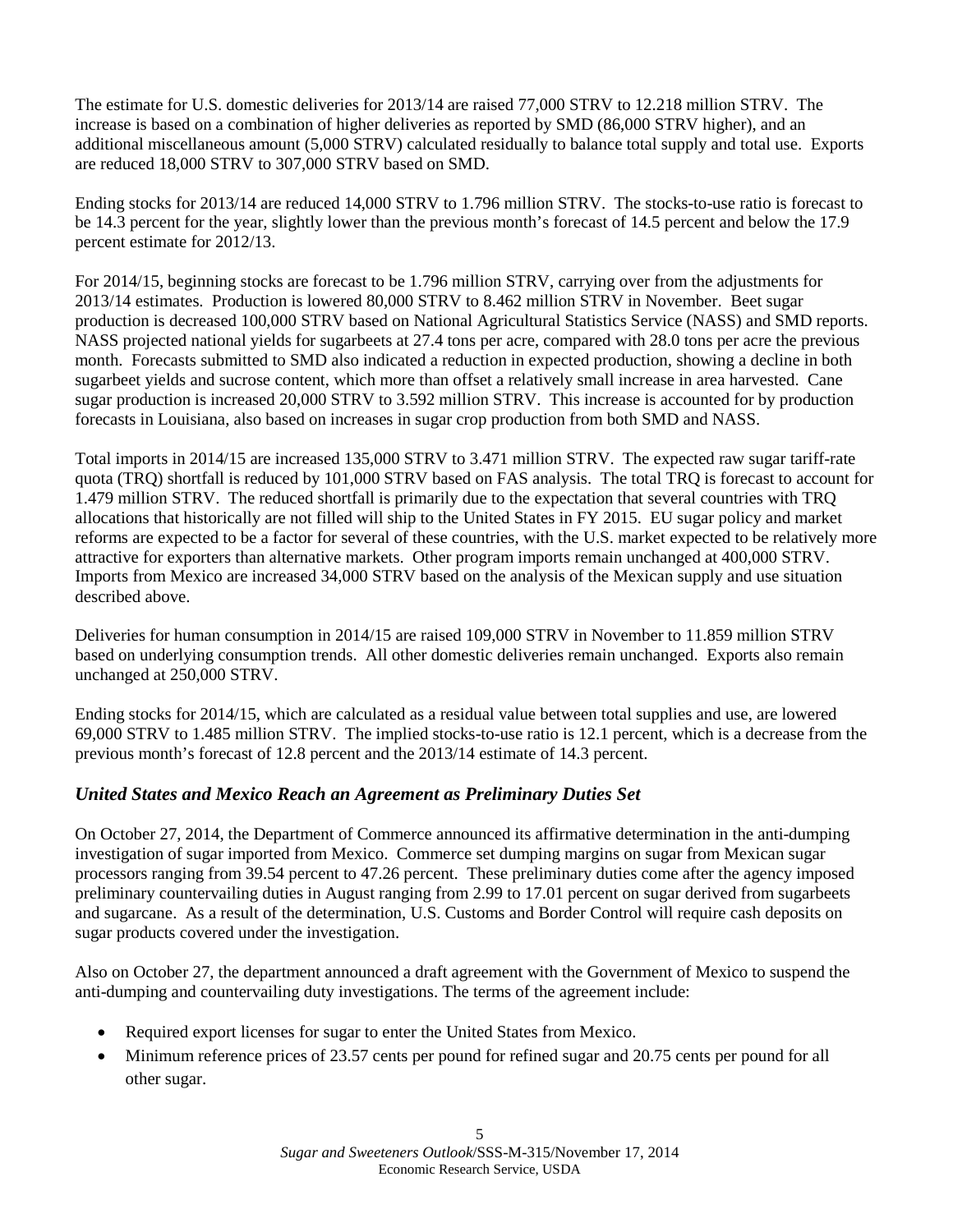- Export limits, based on a formula to determine expected U.S. needs for imported sugar. The estimates provided in specific WASDE reports would provide the data to calculate the quantities to determine Mexican market access.
- Limits on the amount of refined sugar that can enter the United States under the suspension agreement.
- Limits on the timing of shipments—specifically, the amount of sugar that could be shipped prior to December 31 and March 31 of the marketing year.

Interested parties were asked to provide comments on the draft agreement until November 18, 2014. The investigations would be suspended upon a final agreement. If an agreement is not reached, the anti-dumping and countervailing duty investigations would continue and the preliminary duties would remain in place. The Mexican supply and use forecasts provided in the November WASDE do not reflect market conditions that would take place under the draft agreement, as those terms were not finalized and signed at the report's release.